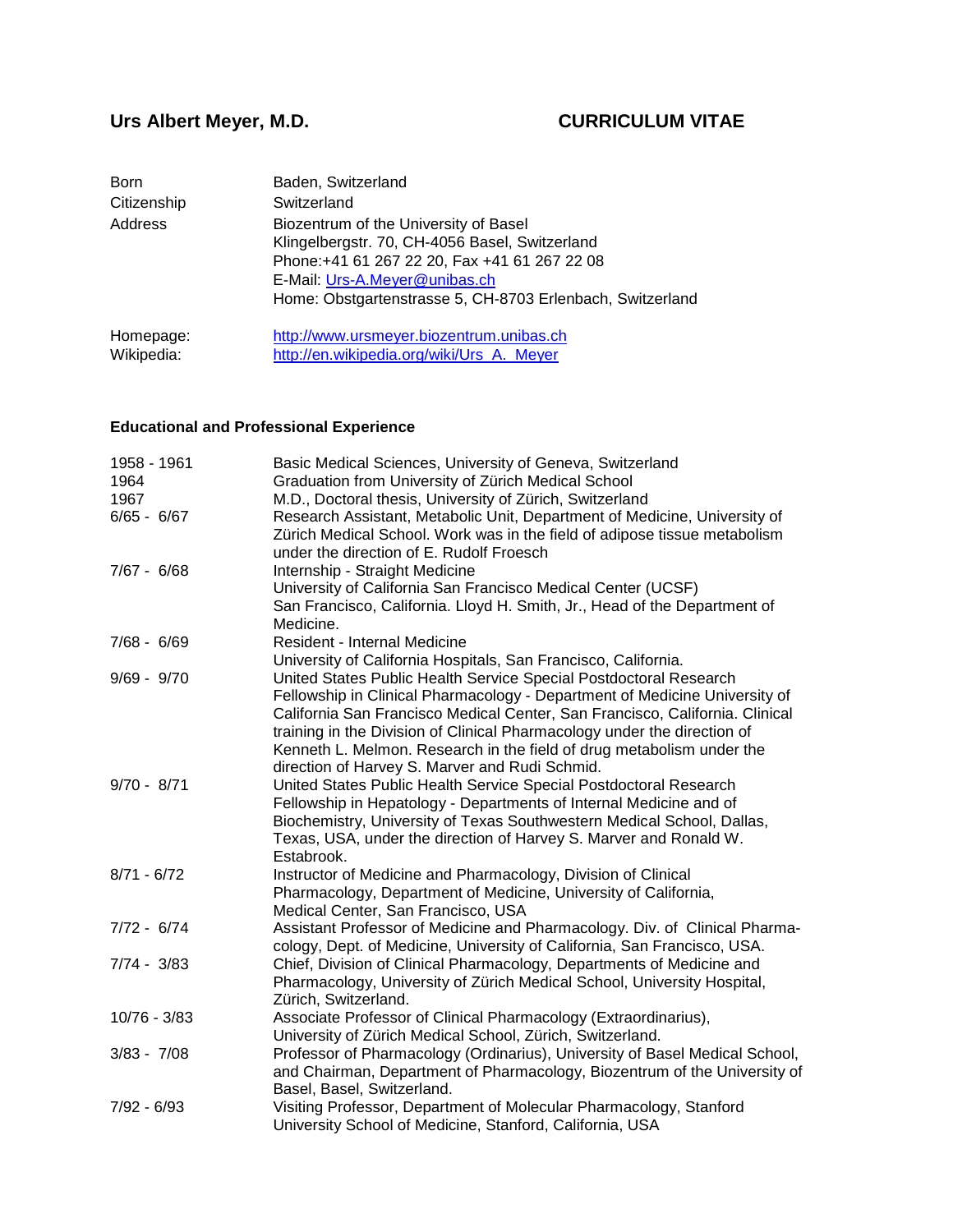| 11/93-11/95        | Acting Chairman, Biozentrum of the University of Basel, Basel, Switzerland                                                                                                                          |
|--------------------|-----------------------------------------------------------------------------------------------------------------------------------------------------------------------------------------------------|
| $12/08 -$          | Professor emeritus of Pharmacology, University of Basel                                                                                                                                             |
| 4/08-7/08          | Sabbatical Professor, Office of Clinical Pharmacology, Center of Drug<br>Evaluation and Research (CDER), Food and Drug Administration (FDA),<br>Silver Spring, MD, USA                              |
| <b>Memberships</b> | The American Society for Pharmacology and Experimental Therapeutics<br>Swiss Society of Clinical Pharmacology and Toxicology (SSCPT), President of<br>the Section Clinical Pharmacology (1986-1988) |

Drug Metabolism Section, IUPHAR International Society for the Study of Xenobiotics (ISSX) Gesellschaft für Fortschritte in der Inneren Medizin (Ludwig-Heilmeyer-**Gesellschaft** 

European Society of Pharmacogenomics and Personalised Therapy (ESPT) The Swiss Group of Pharmacogenomics and Personalised Therapy (SPT)

## **Academic Honours**

| 1971 - 1974 | Faculty Development Award in Clinical Pharmacology, Pharmaceutical<br><b>Manufacturers Association Foundation</b> |
|-------------|-------------------------------------------------------------------------------------------------------------------|
| 1974        | Cloetta-Award 1974 for Medical Research                                                                           |
| 1978        | Award of the Anita Saurer Foundation, 1978                                                                        |
| 1990        | William D. Stubenboard Visiting Professorships, Cornell Medical Center, New                                       |
|             | York                                                                                                              |
| 1991        | Rawls-Palmer Award for Progress in Medicine (with Frank J. Gonzalez)                                              |
|             | American Society for Clinicical Pharmacology and Therapeutics                                                     |
| 1993        | Featured on Cover Page of Cancer Research for work on Acetyltransferase                                           |
|             | Genes and Cancer                                                                                                  |
| 1993        | The Sterling Drug Visiting Professor, University of Oregon School of Medicine,                                    |
|             | Portland, Oregon.                                                                                                 |
| 1993        | Elected Member, Academia Europaea                                                                                 |
| 1994        | The Ariëns Lecture of the Dutch Pharmacological Soc., Leiden                                                      |
| 1994        | The Sandoz Lecture in Clinical Pharmacology, USU, Bethesda, MD, USA                                               |
| 1997        | Council, Academia Europaea                                                                                        |
| 1998        | Medeval Distinguished Lecturer, University of Manchester, U.K.                                                    |
| 1999        | Werner Kalow Annual Award Lectureship in Pharmacogenetics, Toronto,                                               |
|             | Canada                                                                                                            |
| 2000        | Ad hoc member of the Council of the NIGMS, NIH, Bethesda, USA                                                     |
| 2001        | Elected to membership, Swiss Academy of Medical Sciences                                                          |
| 2001        | Listed on ISI's Highly Cited Researcher's database                                                                |
| 2002        | External Scientific Panel-NIH Pharmacogenetics Research Network                                                   |
| 2003        | Vice-President, Academia Europaea                                                                                 |
| 2004        | Robert Pfleger-Forschungspreis 2004                                                                               |
| 2004        | RT Williams Distinguished Scientific Achievement Award" International                                             |
|             | Society for the Study of Xenobiotics" ISSX in Bethesda, MD, USA                                                   |

## **Activities**

| 1981 - 1991 | National Research Council, Swiss National Science Foundation                 |
|-------------|------------------------------------------------------------------------------|
| 1988 - 1992 | Advisory Board, Robert Bosch Stiftung, Dr. Margarete Fischer-Bosch Institute |
|             | of Clinical Pharmacology, Stuttgart, Germany                                 |
| 1989 - 1991 | President, Clinical Section, Division of Biology and Medicine, Swiss         |
|             | National Science Foundation                                                  |
| 1989 - 1996 | Member of the Board of Trustees, Sandoz Foundation for Gerontological        |